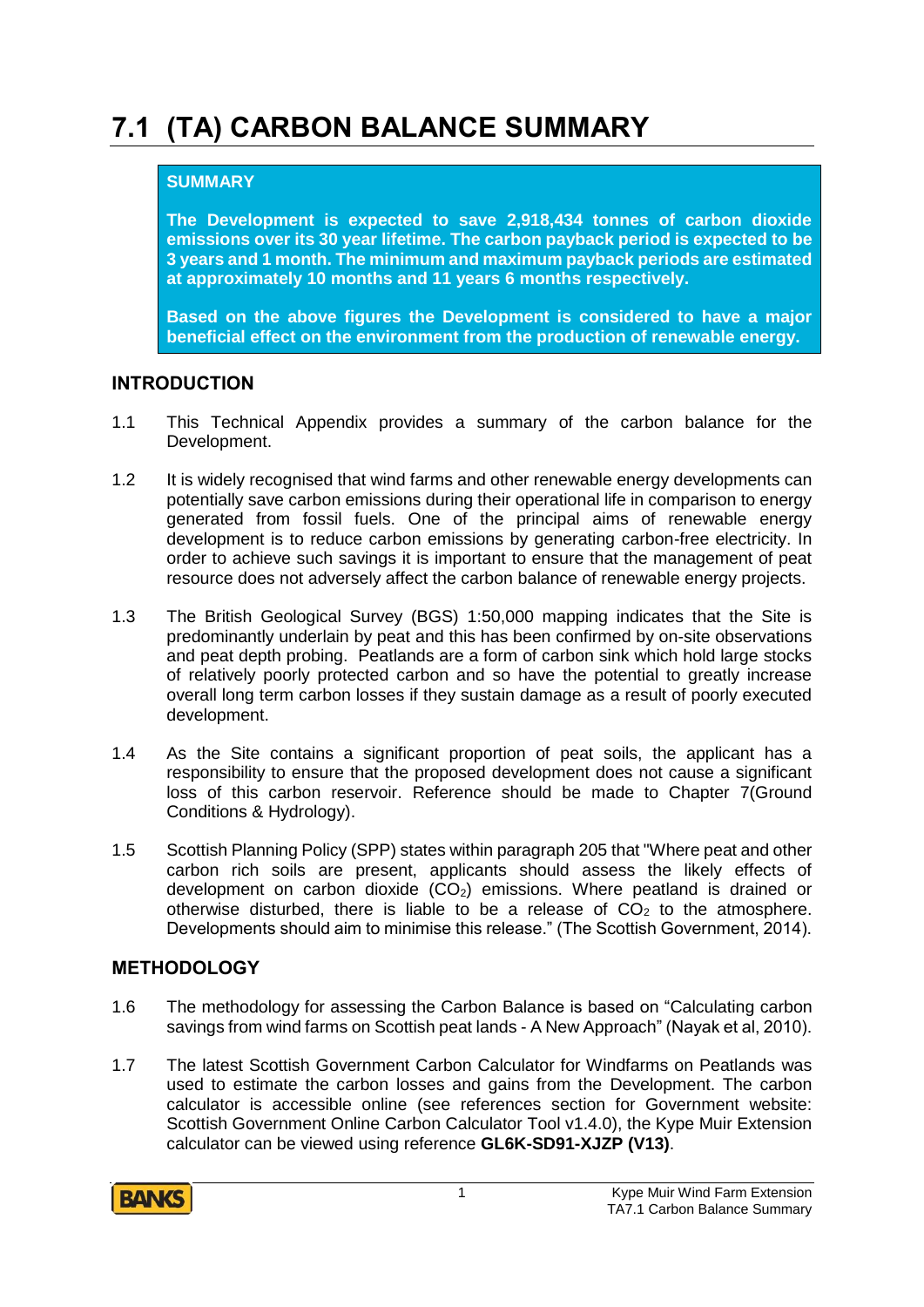- 1.8 The web-based version of the calculator supersedes all previous excel based versions of the tool. Data sources used and a summary of the justification for chosen values and parameters are detailed in Table TA 7.1.
- 1.9 Supporting calculations are included in "Technical Appendix 7.1.1 Supporting Calculations".

#### **BASELINE CONDITIONS**

#### **Information Gaps**

- 1.10 Average peat depths were estimated using data from the peat probing exercise.
- 1.11 Water table depths are generic values characteristic of peat lands before wind farm development as discussed with SEPA on similar wind farm projects.
- 1.12 Extent of drainage around drainage features is also based on SEPA correspondence concerning similar wind farm projects. The potential negative effect of deforestation is well understood by Banks Renewables, which is why the decision was made to carry out keyhole felling only around infrastructure (as opposed to clear felling the Development).
- 1.13 In order to evaluate the worst case scenario, remediation of degraded bogs has not been considered therefore no allowance has been made for any improvement works of this nature. The Draft Habitat Management Plan recommends maximising opportunities for bog enhancement and restoration. The extent of the restoration that will take place as part of the Development is not known at this stage and therefore the improvement due to this has not been included in the calculation.
- 1.14 In order to evaluate the worst case scenario, restoration of the site after decommissioning has not been considered.
- 1.15 As no site specific temperature data was available, the nearest available weather stations were used. A breakdown of the estimate is included in Technical Appendix 7.1.2. Carbon emission factors used to calculate the carbon payback period were taken from DECC DUKES, 2017.

## **NON TECHNICAL SUMMARY OF RESULTS**

- 1.16 The proposed Development consists of 15 turbines. The candidate turbine has a 4.2MW capacity and the Development is expected to produce approximately 221GWh of electricity per year, equivalent to the annual electricity consumption of nearly 57,000 homes or 39% of households in South Lanarkshire.
- 1.17 Through generating electricity by harnessing the power of the wind as opposed to burning a mix of fossil fuels, the wind farm is expected to provide a potential saving of approximately 3,158,970 tonnes of carbon dioxide emissions over the 30 year lifetime of the proposed development. The best case and worst case figures are estimated at approximately 2,030,760 and 3,854,670 tonnes respectively.
- 1.18 A wind farm "loses" carbon through turbine manufacture, backup generation and felling of forestry etc. The total expected carbon losses due to the Development are estimated at approximately 240,536 tonnes, with best case and worst case figures of approximately 98,329 and 775,136 tonnes respectively.

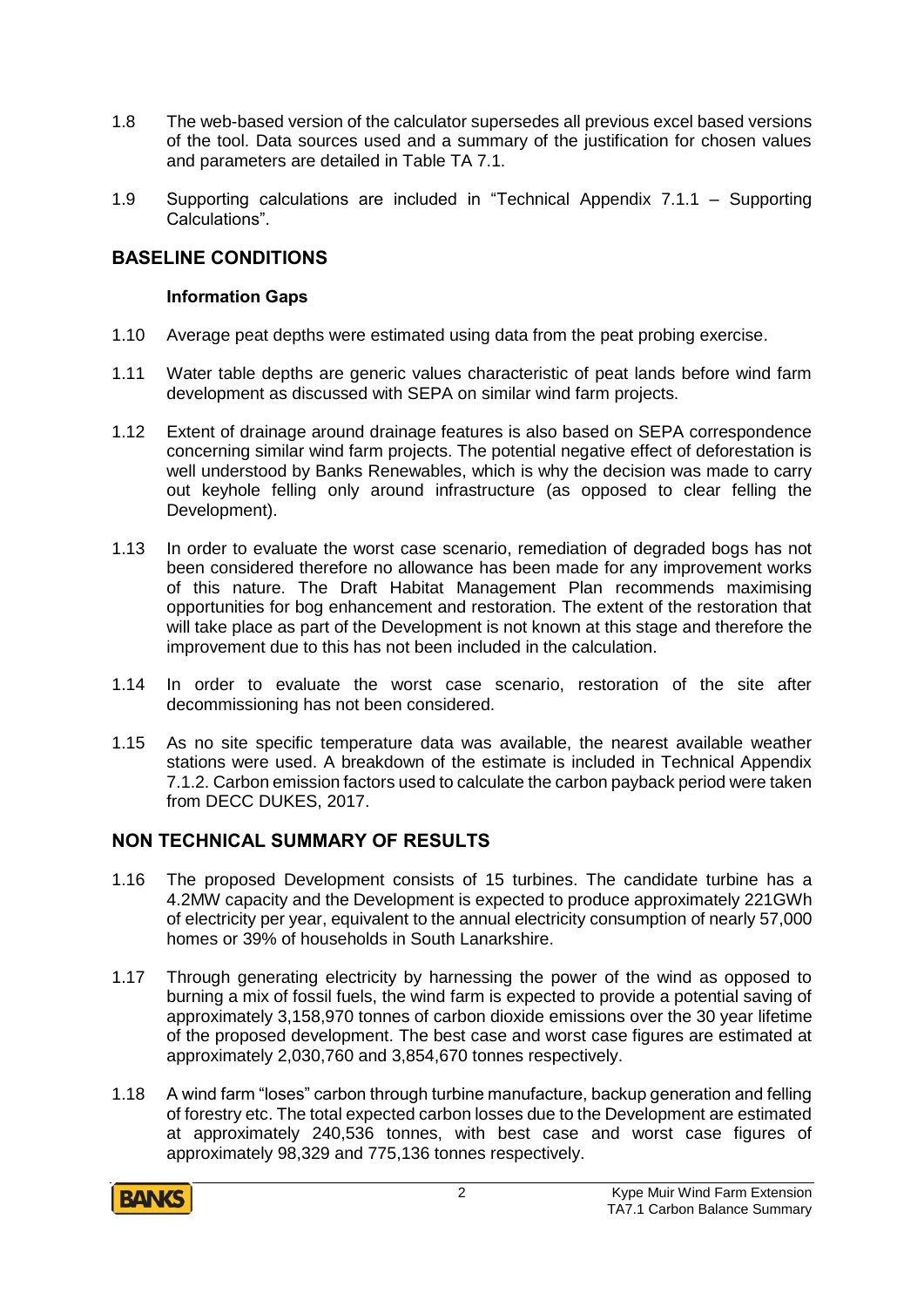- 1.19 Taking the "losses" into account the wind farm is expected to save a total of 2,918,434 tonnes of carbon dioxide emissions over the 30 year lifetime. The best case and worst case are estimated at approximately 1,932,431 and 3,079,534 tonnes respectively.
- 1.20 Based on the above figures for carbon losses and carbon gains, it is expected to take 3 years and 1 month for the amount of carbon "saved" through not burning fossil fuels to equal the amount of carbon "lost" to build and run the wind farm. After this point, the carbon lost is said to be paid back and the wind farm will effectively be a carbon-free source of electricity generation. The minimum and maximum payback is estimated at 10 months and 11 years and 6 months respectively. This estimate constitutes a worst case scenario - before replanting of forestry and measures to improve the carbon sequestration and restore the site after decommissioning are taken into consideration. The likely carbon payback is therefore likely to be even shorter.
- 1.21 Due to the short payback times expected, it is considered that the Development will have a beneficial effect on the environment compared to generating electricity using fossil fuels.

## **REFERENCES**

Botch, et al. (1995). Carbon pools and accumulation in peatlands of the former Soviet Union. Global Biogeochemical Cycles

Dale et al (2004), Total cost estimates for large-scale wind scenarios in UK, Energy Policy, 32, pg1949-56

DECC (2011), Load Factors, Historic Regional Statistics, Energy Trends

DECC (2016), Renewable electricity in Scotland, Wales, Northern Ireland and the regions of England in 2016

DECC (2017), Digest of United Kingdom Energy Statistics 2017, Energy Consumption in the UK

The Department for Business, Energy and Industrial Strategy (BEIS), (2017), Energy Consumption in the UK

DECC (2017), Digest of United Kingdom Energy Statistics 2017, Table 5D

Hall (2006), A guide to calculating the carbon dioxide debt and payback time for wind farms. Renewable Energy Foundation

National Soil Inventory of Scotland (2007-2009), Unpublished data

Nayak et al. (2008, corrected 2010) Calculating carbon savings from wind farms on Scottish peat lands – a new approach

Metoffice.gov.uk, (2018). Historical Weather Station Data - Paisley. [online] Available at: http://www.metoffice.gov.uk/pub/data/weather/uk/climate/stationdata/paisleydata.txt

Scottish Natural Heritage (2007). Annual Review 2006/07. Scottish Natural Heritage, Battleby. pp 36. Scottish Soils Knowledge and Information Base (SSKIB)

Turunen, J., Pitkänen, A., Tahvanainen, T. and Tolonen, K. (2001). Carbon accumulation in West Siberian mires, Russia. Global Biogeochemical Cycles, 15, 285-296

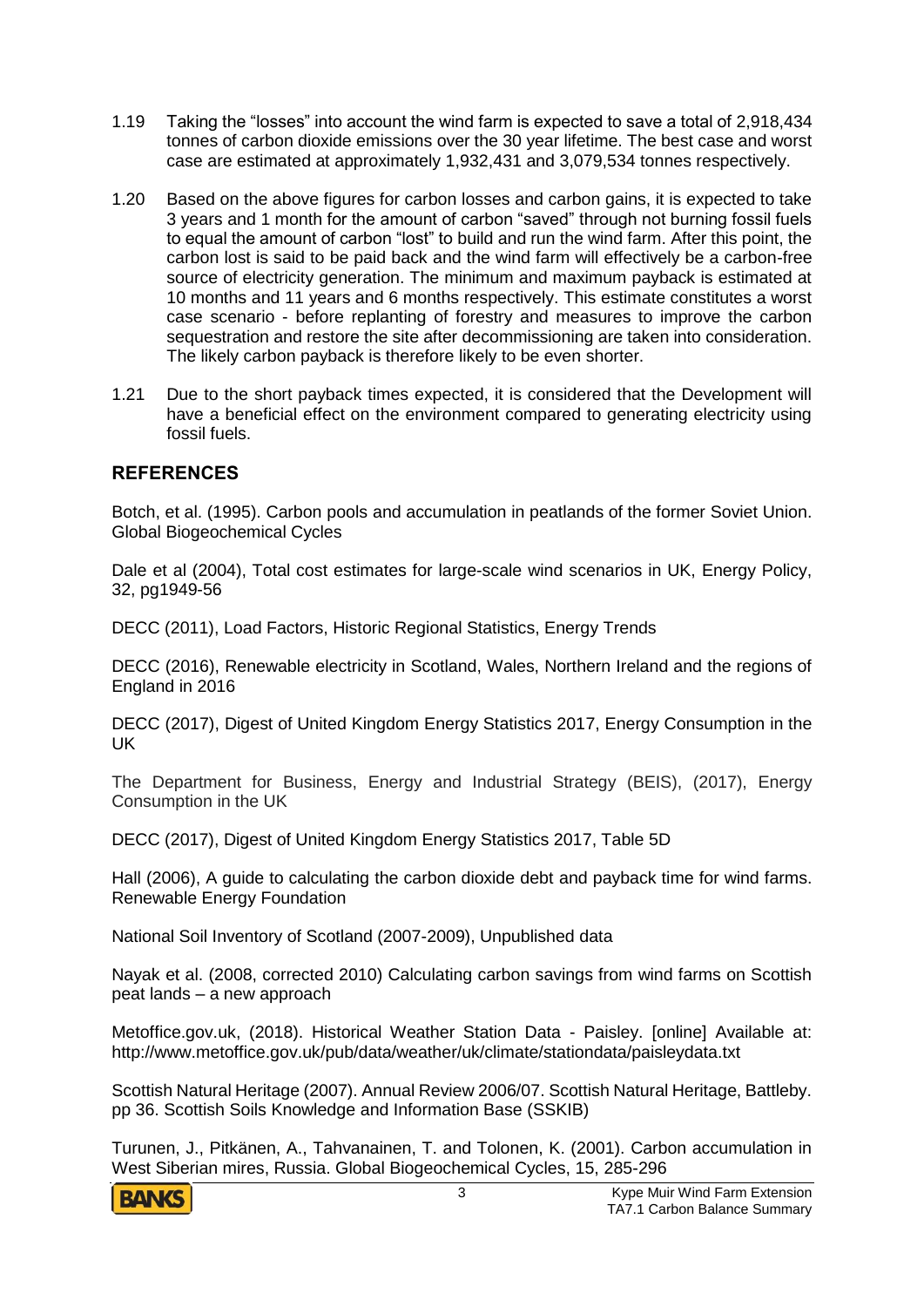National Records of Scotland (2017), [online] Available at: [https://www.nrscotland.gov.uk/files//statistics/council-area-data-sheets/south-lanarkshire](https://www.nrscotland.gov.uk/files/statistics/council-area-data-sheets/south-lanarkshire-council-profile.html)[council-profile.html](https://www.nrscotland.gov.uk/files/statistics/council-area-data-sheets/south-lanarkshire-council-profile.html)

#### **Table TA 7.1: Carbon Balance Data Sources**

| Input                                                                         | Value           |             |            | <b>Source</b>                                                                                                                                              | <b>Justification</b>                                                            |
|-------------------------------------------------------------------------------|-----------------|-------------|------------|------------------------------------------------------------------------------------------------------------------------------------------------------------|---------------------------------------------------------------------------------|
|                                                                               | <b>Expected</b> | <b>Min</b>  | <b>Max</b> |                                                                                                                                                            |                                                                                 |
| No. of turbines                                                               | 15              | 15          | 15         | Applicant - Project<br>information sheet                                                                                                                   | Site specific value                                                             |
| Lifetime of wind farm<br>(years)                                              | 30              | 30          | 30         | Applicant - Project<br>information sheet                                                                                                                   | <b>Fixed value</b>                                                              |
| Power rating of<br>turbines (turbine<br>capacity) (MW)                        | 4.20            | 4.00        | 5.00       | Applicant - Project<br>information sheet                                                                                                                   | Site specific value                                                             |
| Capacity factor                                                               | 40              | 27          | 41         | Applicant - Project<br>information sheet                                                                                                                   | Site specific value                                                             |
| Extra capacity<br>required for backup<br>(%)                                  | 5               | $\mathbf 0$ | 15         | Dale et al 2004,<br>Energy Policy, 32,<br>pg1949-56                                                                                                        | Best available data                                                             |
| <b>Additional emissions</b><br>due to reduced<br>thermal efficiency<br>$(\%)$ | 10              | 10          | 10         | Dale et al. 2004,<br>Energy Policy, 32,<br>Pg 1949-56                                                                                                      | Best available data.                                                            |
| Type of peatland                                                              | Acid bog        | Acid bog    | Acid bog   | Site survey                                                                                                                                                | Site specific value.                                                            |
| Average air<br>temperature at site<br>(°C)                                    | 11.52           | 6.23        | 12.96      | CIBSE TRY data for<br>Glasgow and Met<br>Office Historical data<br>for Paisley                                                                             | No on-site data yet<br>available/                                               |
| Carbon Content of<br>dry peat (% by<br>weight)                                | 53.23           | 19.57       | 64.28      | <b>Scottish Soils</b><br>Knowledge and<br><b>Information Base</b><br>(SSKIB)                                                                               | Assume peat to be<br>blanket peat as this<br>gives worst case carbon<br>content |
| Average extent of<br>drainage around<br>drainage features at<br>site (m)      | 37.50           | 25.00       | 50.00      | Generic values<br>characteristic of<br>peatlands before<br>wind farm<br>development based<br>on SEPA<br>correspondence on<br>similar wind farm<br>projects | Shallow ditches<br>proposed, unlikely to<br>significantly lower<br>groundwater  |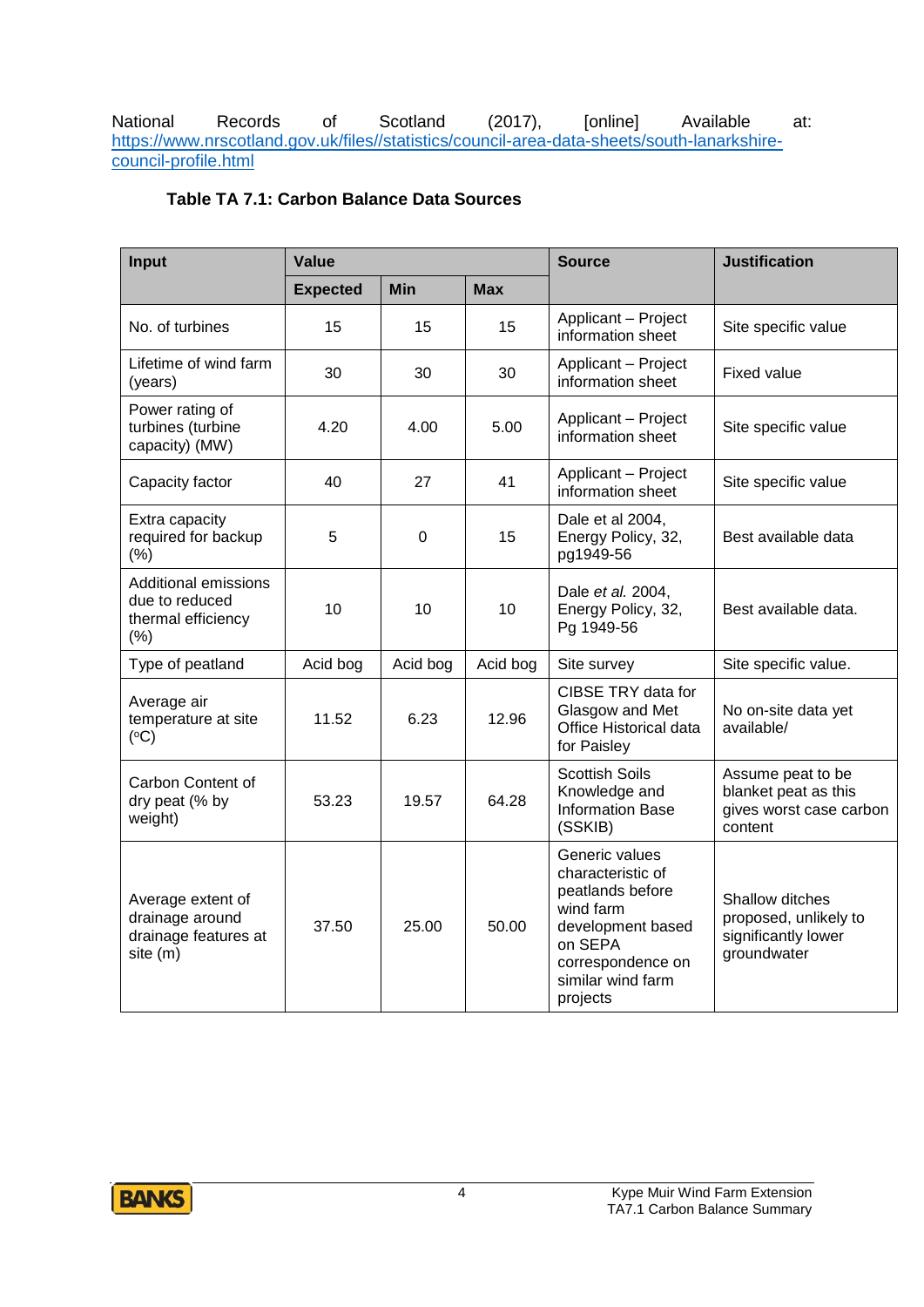| Input                                                                              | Value           |            |            | <b>Source</b>                                                                                                                                              | <b>Justification</b>                                                     |
|------------------------------------------------------------------------------------|-----------------|------------|------------|------------------------------------------------------------------------------------------------------------------------------------------------------------|--------------------------------------------------------------------------|
|                                                                                    | <b>Expected</b> | <b>Min</b> | <b>Max</b> |                                                                                                                                                            |                                                                          |
| Average water table<br>depth at site (m)                                           | 0.10            | 0.05       | 0.30       | Generic values<br>characteristic of<br>peatlands before<br>wind farm<br>development based<br>on SEPA<br>correspondence on<br>similar wind farm<br>projects | Best available data.                                                     |
| Dry soil bulk density<br>$(g cm-3)$                                                | 0.13            | 0.07       | 0.29       | Unpublished data<br>from the National<br>Soil Inventory of<br>Scotland (2007-<br>2009).                                                                    | Assume it is<br>decomposed peat as<br>this gives worst case<br>estimate. |
| Time required for<br>regeneration of bog<br>plants after<br>restoration (years)    | 10              | 10         | 10         | Nayak et al., 2010                                                                                                                                         | Best available data.                                                     |
| Carbon accumulation<br>due to fixation by bog<br>plants<br>$(t C ha^{-1} yr^{-1})$ | 0.25            | 0.12       | 0.31       | Turunen et al., 2001;<br>Botch et al., 1995;<br><b>SNH Guidance</b>                                                                                        | Best available data                                                      |
| Area of forestry<br>plantation to be felled<br>(ha)                                | 134.40          | 134.00     | 135.00     | ES Chapter 9                                                                                                                                               | Site specific value                                                      |
| Average rate of<br>carbon sequestration<br>in timber (tC ha-1 yr-<br>1)            | 3.60            | 3.15       | 3.60       | Turunen et al., 2001                                                                                                                                       | Best available data                                                      |
| Coal-fired plant<br>emission factor (t<br>$CO2$ MWh <sup>-1</sup> )                | 0.925           | 0.925      | 0.925      | DECC DUKES 2017,<br>Table 5D                                                                                                                               | Best available data                                                      |
| Grid-mix emission<br>factor<br>$(t CO2 MWh-1)$                                     | 0.348           | 0.348      | 0.348      | DECC DUKES 2017,<br>Table 5D                                                                                                                               | Best available data                                                      |
| Fossil fuel-mix<br>emission factor (t<br>$CO2$ MWh <sup>-1</sup> )                 | 0.477           | 0.477      | 0.477      | DECC DUKES 2017,<br>Table 5D                                                                                                                               | Best available data                                                      |
| Number of borrow<br>pits                                                           | 4.00            | 4.00       | 4.00       | Project factsheet                                                                                                                                          | Site specific value                                                      |
| Average length of<br>pits (m)                                                      | 120             | 120        | 120        | Project Factsheet                                                                                                                                          | Site specific value                                                      |
| Average width of pits<br>(m)                                                       | 126.50          | 126.50     | 126.50     | <b>Project Factsheet</b>                                                                                                                                   | Site specific value                                                      |
| Average depth of<br>peat removed from<br>pit (m)                                   | 0.84            | 0.29       | 1.70       | Refer to Figure 7.2.5                                                                                                                                      | Site specific value.                                                     |

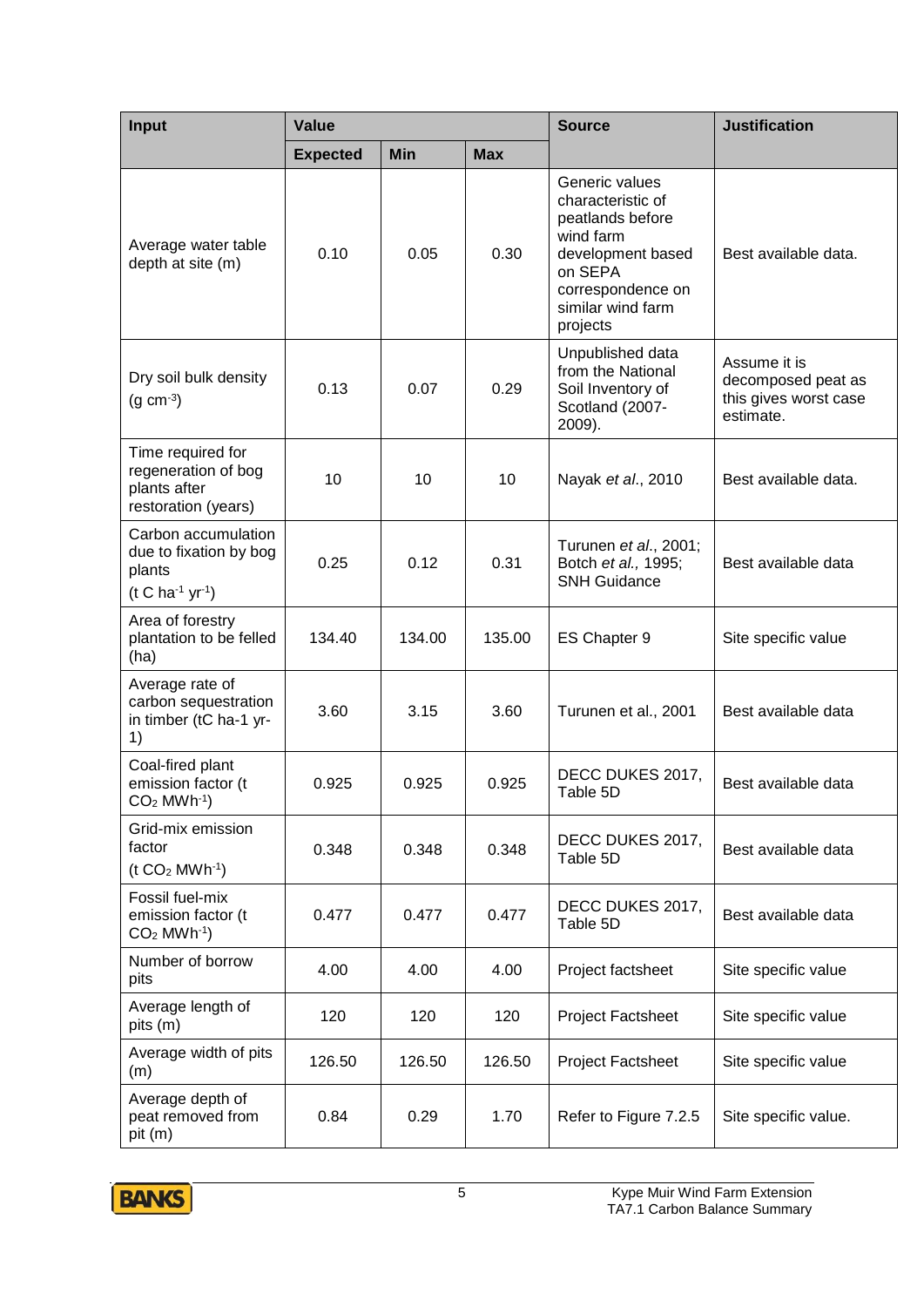| <b>Input</b>                                                        | <b>Value</b>    |            | <b>Source</b> | <b>Justification</b>     |                                                                 |
|---------------------------------------------------------------------|-----------------|------------|---------------|--------------------------|-----------------------------------------------------------------|
|                                                                     | <b>Expected</b> | <b>Min</b> | <b>Max</b>    |                          |                                                                 |
| Average length of<br>turbine foundations<br>(m)                     | 26.00           | 19.50      | 32.50         | <b>Project Factsheet</b> | Site specific value.                                            |
| Average width of<br>turbine foundations<br>(m)                      | 26.00           | 19.50      | 32.50         | Project Factsheet        | Site specific value.                                            |
| Average depth of<br>peat removed from<br>turbine foundations<br>(m) | 1.38            | 0.00       | 2.30          | Refer to Figure 7.2.5    | Site specific value.                                            |
| Average length of<br>hard-standing (m)                              | 68.00           | 67.00      | 69.00         | <b>Project Factsheet</b> | Site specific value.                                            |
| Average width of<br>hard-standing (m)                               | 40.00           | 39.00      | 41.00         | Project Factsheet        | Site specific value.                                            |
| Average depth of<br>peat removed from<br>hard-standing (m)          | 1.40            | 0.00       | 2.30          | Refer to Figure 7.2.5    | Site specific value.                                            |
| Total length of<br>access track (m)                                 | 11,307          | 11,305     | 11,309        | Project Factsheet        | Site specific value.                                            |
| Existing track length<br>(m)                                        | 2,264           | 2,264      | 2,264         | <b>Project Factsheet</b> | Site specific value.                                            |
| Length of access<br>track that is floating<br>road (m)              | 2,432           | 2,432      | 2,432         | Project Factsheet        | Site specific value.                                            |
| Floating road width<br>(m)                                          | 5.00            | 5.00       | 5.00          | Project Factsheet        | Site specific value.                                            |
| Floating road depth<br>(m)                                          | 0.60            | 0.50       | 0.70          | Project Factsheet        | Site specific value.                                            |
| Length of floating<br>road that is drained<br>(m)                   | 0.00            | 0.00       | 0.00          | Refer to Figure 7.2.5    | Diffuse drainage<br>incorporated into<br>floating track design. |
| Average depth of<br>drains associated<br>with floating roads<br>(m) | 0.00            | 0.00       | 0.00          | Refer to Figure 7.2.5    | Diffuse drainage<br>incorporated into<br>floating track design. |
| Length of access<br>track that is<br>excavated road (m)             | 6,611           | 6,610      | 6,612         | Project Factsheet        | Site specific value.                                            |
| Excavated road<br>width (m)                                         | 5.00            | 5.00       | 5.00          | Project Factsheet        | Site specific value                                             |
| Average depth of<br>peat excavated for<br>road $(m)$                | 1.12            | 0.00       | 2.20          | Refer to Figure 7.2.5    | Site specific value.                                            |
| <b>Blocking of artificial</b><br>gullies/ditches?                   | No              | No         | No            | Site visit               | Site visit showed low<br>potential for<br>enhancement           |